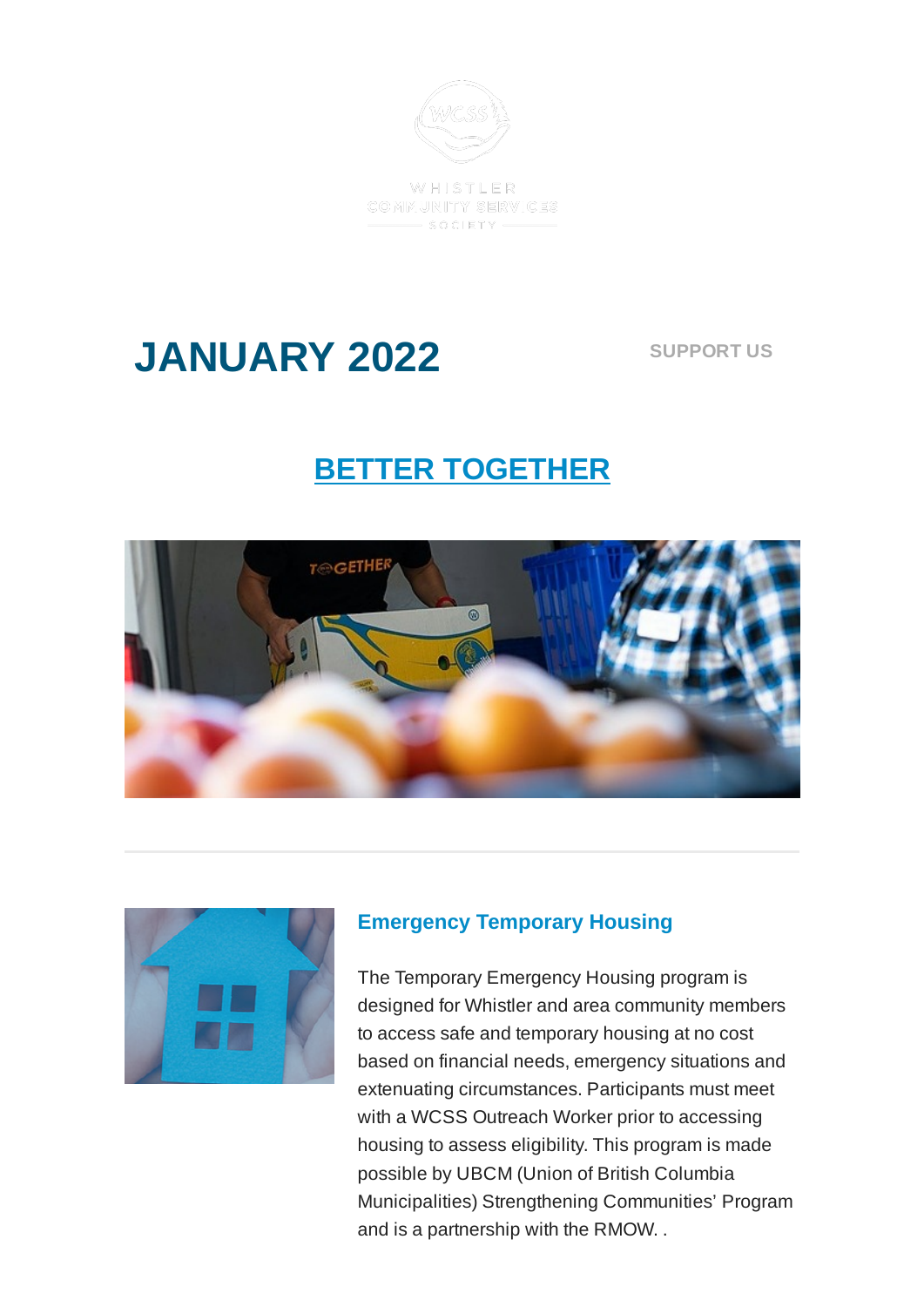### **Food Recovery**

Recently our food security team took on food recovery as a way to generate healthy food options for food bank clients. Each week our team makes multiple trips to grocery stores in town to recover perishable foods that are nearing the end of their shelf life but are still usable in the short term. Not only are we providing healthy food but also diverting approx. 4,500kg in food waste from other means of disposal each month.



**More About Food [Security](https://mywcss.org/food-security)**



#### **Maker Space - COMING SOON**

New to Whistler - we have a Maker Space opening next month at the *Re-Build-It Centre* in Function Junction. Our workshop will be available for tool library members. It gives an opportunity for residents to use this space for their projects they normally don't have space for. The maker space will provide access to all our tools in an environment where users can focus on their creative endeavors!

**[Re-Build-It](https://mywcss.org/social-enterprises/re-build-it-centre) Centre**

### **Get to Know Us!**

**Erin Harrison-Bray**, *Outreach Worker/ Healthy Choices Coordinator*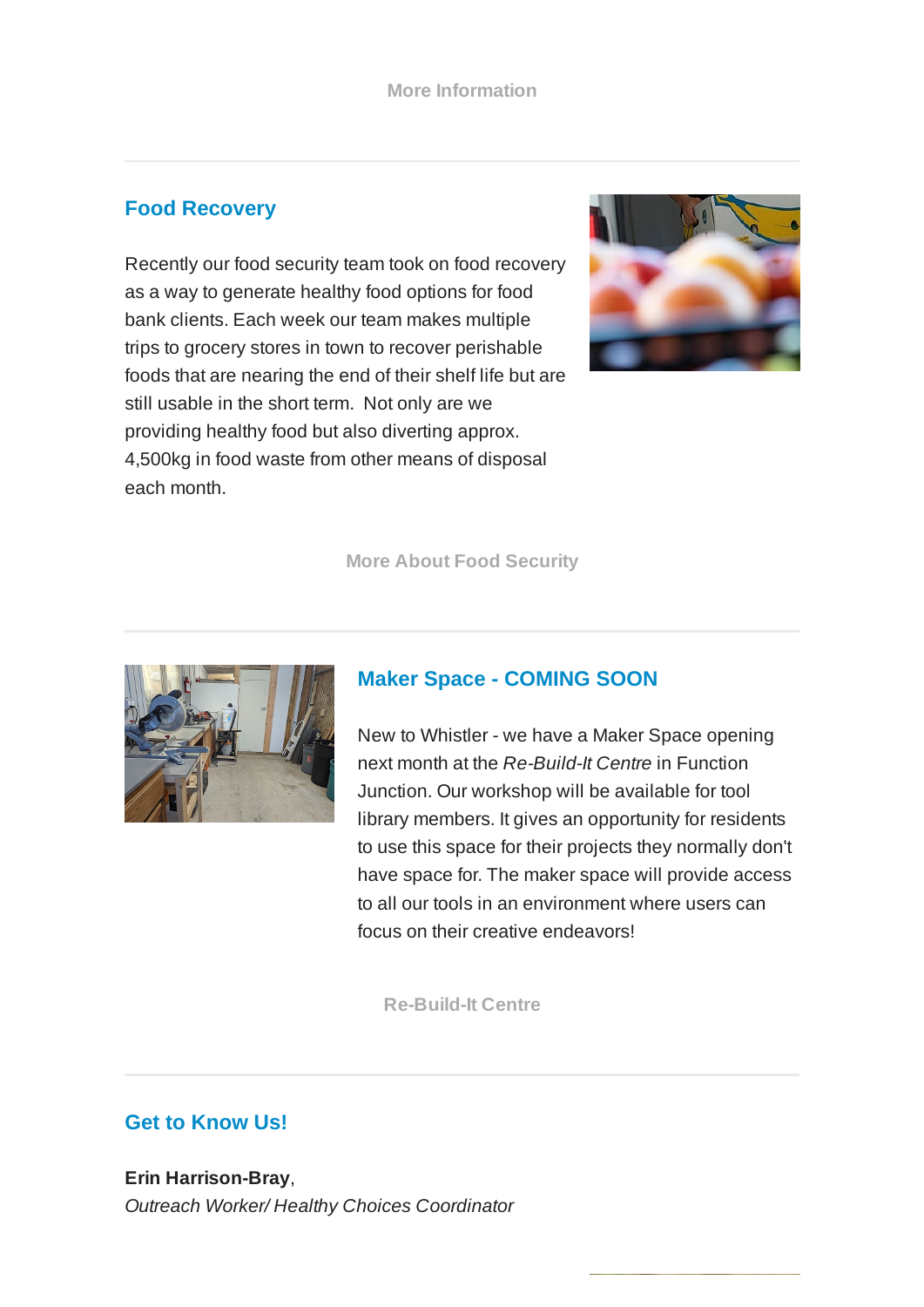Each month we proudly showcase a member of our team to bring our team closer to you - the Whistler Community. This month we have the pleasure of sitting down with Erin from our outreach services team to learn a bit more about her:

Besides Whistler - where else do you call home? I am originally from South Australia but have called Whistler home for around 8 years

What is one thing that everyone should know about you? Travel fills my soul. I am so excited to experience new characters, cultures and cuisines again

When not at work - where would you most likely find you in the corridor? Strolling through local forests or kayaking and camping around beautiful BC.

What is your favorite winter activity? I love to craft during the winter, behind my sewing machine or hot glue gun in hand, crafting up a storm.

How long have you been working at WCSS? What was your first Job here? About a year and a half in some form. I began volunteering with the food bank, then became a food security worker and am now a part of the amazing outreach team.

What do you love best about your work? The inspiring people I get to work with everyday, and the constant reward knowing I make a positive impact in a community I love.

Whistler Community Services Society provides inclusive support to build a resilient community. Following our values of *Trust, Respect, Inclusion, Advocacy, and Collaboration*; we aim to work with the community to deliver low barrier services for healthy living.

Considering leaving an estate gift to Whistler Community Services Society? Learn more on how to do so [here](https://mywcss.org/wp-content/uploads/2021/03/Instructions-for-Bequests-in-Will-1.pdf).

Thank You